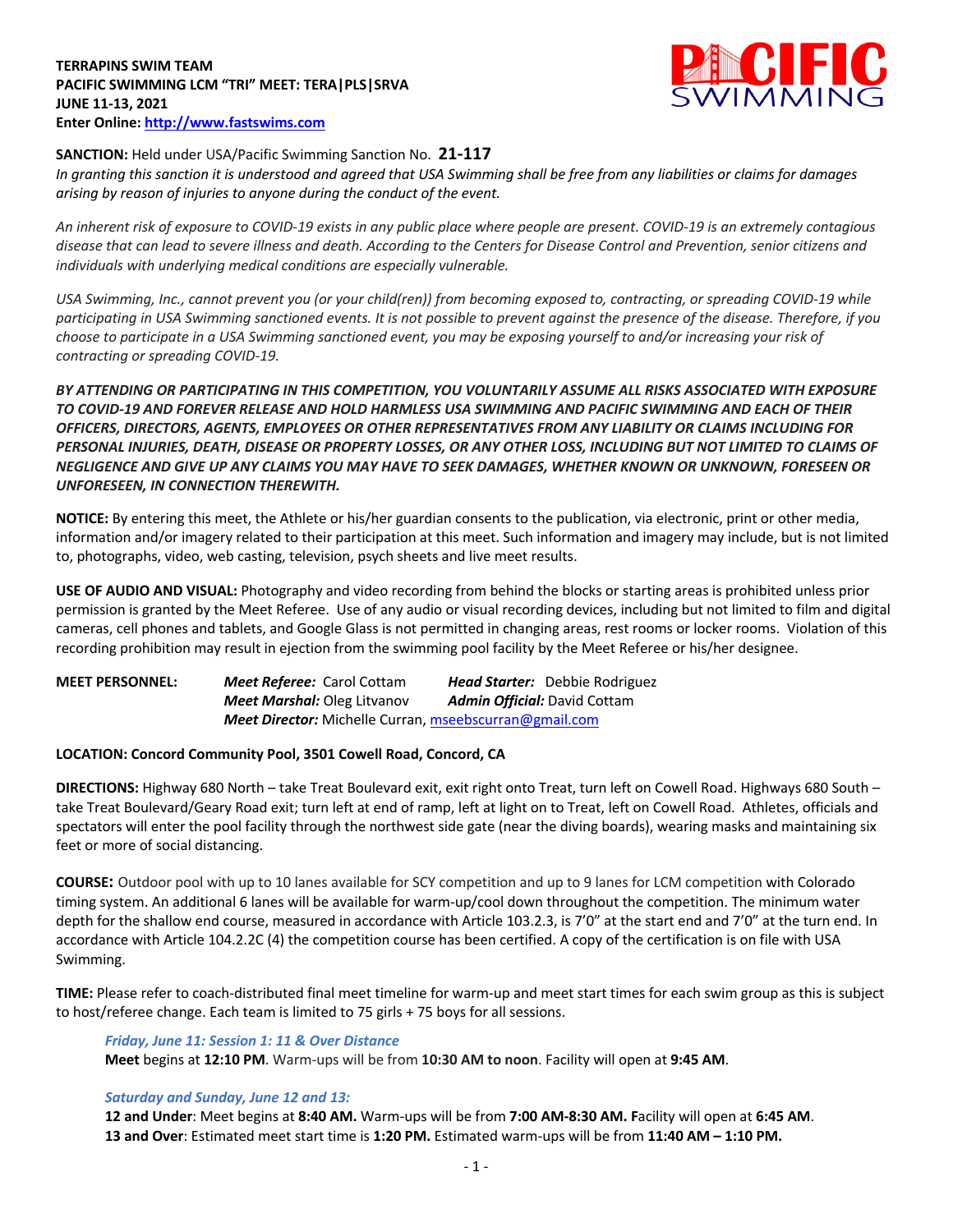**RULES: •** Current USA and Pacific Swimming rules and warm-up procedures will govern the meet. A copy of these procedures will be posted at the Clerk-of-Course.

• The local facilities guidelines, restrictions and interpretation of the local public health guidelines shall be followed at this meet.

• Failure to follow the City of Concord and meet Covid rules, specifically masking requirements, will result in expulsion from facility.

• All applicable adults participating in or associated with this meet, acknowledge that they are subject to the provisions of the USA Swimming Minor Athlete Abuse Prevention Policy ("MAAPP"), and that they understand that compliance with the MAAPP policy is a condition of participation in the conduct of this competition.

- Athletes must be ages 8 & Over.
- Each team is limited to 75 boys and 75 girls, no age restriction.
- Warm-up/warm down limit per lane is 18 athletes for LCM lanes and 9 athletes for SCY lanes.
- All events will be seeded fast to slow.
- All events are timed finals.
- The 800 Free will be limited to the top 36 entrants per gender in each event.
- Athletes may compete in up to **TWO** events on Friday and up to **FOUR** events on Saturday and Sunday.

• PLS and SRLVA athletes must fill out the City of Concord Covid Waivers and TERA Covid Waiver forms if they have not previously done so. All waivers must be submitted prior to Friday warm-ups.

**•** If local conditions warrant it the Meet Referee, with the concurrence of the Meet Director, may require a mandatory scratch down. Immediate cash refunds will be made for any mandatory scratches.

• **All Coaches and Officials must wear their USA Swimming membership cards in a visible manner.** 

**• No parents/spectators will be permitted inside the fenced pool area, including for lap counting assistance.**

• No deck changing permitted, but swimmers may change in bathroom stalls. Masks are required in locker rooms. No showering permitted.

- Athletes are not allowed into the facility until 15 minutes before scheduled warm-up time.
- Bring own lap counters and clean after each use. **Teammates should act as lap counters**.
- Athletes **must** bring their own chairs, socially distanced in team staging areas, and may leave them set up overnight and for the duration of the meet.

**UNACCOMPANIED ATHLETES:** Any USA Swimming Athlete-Member competing at the meet must be accompanied by a USA Swimming Member-Coach for the purposes of Athlete supervision during warm-up, competition and warm-down. If a Coach-Member of the Athlete's USA Swimming Club does not attend the meet to serve in said supervisory capacity, it is the responsibility of the Athlete or the Athlete's legal guardian to arrange for supervision by a USA Swimming Member-Coach. The Meet Director or Meet Referee may assist the Athlete in making arrangements for such supervision; however, it is recommended that such arrangements be made in advance of the meet by the Athlete's USA Swimming Club Member-Coach.

**RACING STARTS:** Athletes must be certified by a USA Swimming member-coach as being proficient in performing a racing start or must start the race in the water. It is the responsibility of the Athlete or the Athlete's legal guardian to ensure compliance with this requirement.

**RESTRICTIONS:** • Smoking and the use of other tobacco products is prohibited on the pool deck, in the locker rooms, in spectator

- seating, on standing areas and in all areas used by Athletes, during the meet and during warm-up periods.
- Sale and use of alcoholic beverages are prohibited in all areas of the meet venue.
- No glass containers are allowed in the meet venue.
- No propane heater is permitted except for snack bar/meet operations.
- All shelters must be properly secured.
- Deck Changes are prohibited.

• Destructive devices, to include but not limited to, explosive devices and equipment, firearms (open or concealed), blades, knives, mace, stun guns and blunt objects are strictly prohibited in the swimming facility and its surrounding areas. If observed, the Meet Referee or his/her designee may ask that these devices be stored safely away from the public or removed from the facility. Noncompliance may result in the reporting to law enforcement authorities and ejection from the facility. Law enforcement officers (LEO) are exempt per applicable laws.

• Operation of a drone, or any other flying apparatus, is prohibited over the venue (pools, Athlete/Coach areas, Spectator areas and open ceiling locker rooms) any time Athletes, Coaches, Officials and/or Spectators are present.

• No food or drinks will be available during the meet. Athletes must bring their own food and drink. Sharing is not permitted.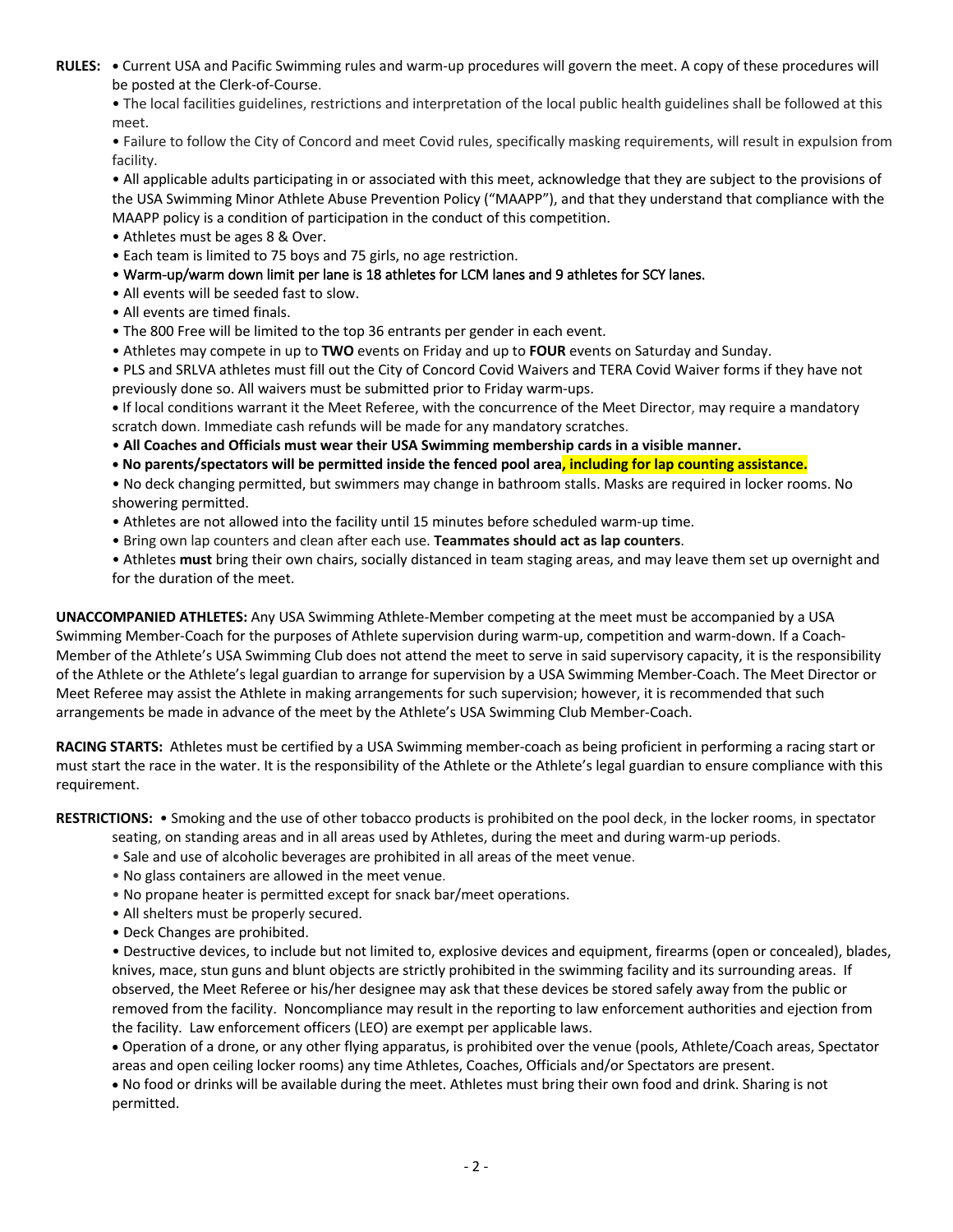**ELIGIBILITY:** • Athletes must be current members of USA Swimming and enter their name and registration number on the meet entry card as they are shown on their Registration Card. If this is not done, it may be difficult to match the Athlete with the registration and times database. The meet host will check all Athlete registrations against the SWIMS database and if not found to be registered, the Meet Director shall accept the registration at the meet (a \$10 surcharge will be added to the regular registration fee). Duplicate registrations will be refunded by mail.

• Meet is open only to qualified athletes age 8 & Over registered with **TERA, PLS or SRVA**. Athletes who are unattached but participating with **TERA, PLS or SRVA** are eligible to compete.

• Entries with **"NO TIME" will be accepted.**

• Disabled Athletes are welcome to attend this meet and should contact the Meet Director or Meet Referee regarding any special accommodations on entry times and seeding per Pacific Swimming policy.

- Athletes 19 years of age and over may compete in the meet for time only.
- The Athlete's age will be the age of the Athlete on the first day of the meet.

**ENTRY FEES:** All athletes: \$110.00 flat fee per athlete. Entries will be rejected if payment is not sent at time of request. No refunds will be made, except mandatory scratch downs. Athletes 8 years of age and under who are limited in the number of events they can swim will be reimbursed \$40.00 cash for their paid entry fee. Please contact the Meet Director on site for reimbursement and have your ID present.

**ONLINE ENTRIES:** To enter online go to **www.fastswims.com** to receive an immediate entry confirmation. This method requires payment by credit card. FastSwims charges a processing fee for this service, 6.5% of the total Entry Fees plus \$0.75 per transaction, regardless of number of Athletes. Please note that the processing fee is a separate fee from the Entry Fees. If you do not wish to pay the processing fee, enter the meet using a mail entry. Entering online is a convenience, is completely voluntary, and is in no way required or expected of an Athlete by Pacific Swimming. Online entries will be accepted through **Saturday, June 5, 2021.**

**MAILED OR HAND DELIVERED ENTRIES**: Entries must be on the attached consolidated entry form. Forms must be filled out completely and printed clearly with Athlete's best time. Entries must be postmarked by **Thursday, June 3, 2021** or hand delivered by 6:30 PM **Saturday, June 5, 2021.** No late entries will be accepted. Requests for confirmation of receipt of entries should include a self-addressed envelope.

**Mail entries to**: **Terrapins Swim Team** P.O. Box 21127, Concord, CA 94521 OR Hand deliver entries to: Terrapins Coaching Staff between 4-7 PM at 3501 Cowell Road, Concord, CA 94518.

**CHECK-IN:** Preliminaries shall be pre-seeded. Athletes shall report to the bull-pen area at their scheduled time for each event practicing social distancing.

**AWARDS:** None.

**ADMISSION:** Free.

**MISCELLANEOUS:** No overnight parking is allowed. Facilities will not be provided after meet hours

### **EVENT SUMMARY**

| <b>FRIDAY</b> |                | <b>SATURDAY</b>  |               | <b>SUNDAY</b>   |  |
|---------------|----------------|------------------|---------------|-----------------|--|
| 9 & Over      | 12 & Under     | 13 & Over        | 12 & Under    | 13 & Over       |  |
| 400 IM*       | 200 Back***    | 200 IM           | 200 Breast*** | 200 Free        |  |
| 400 Free**    | 50 Free        | 100 Free         | 50 Fly        | 100 Back        |  |
|               | 100 Breast**** | 200 Back         | 100 Back****  | 200 Breast      |  |
|               | 50 Back        | 100 Breast       | 50 Breast     | <b>100 Fly</b>  |  |
|               | 200 Fly***     | <b>200 Flv</b>   | 100 Flv****   | 50 Free         |  |
|               | 200 Free****   | 800 Free (Girls) | 100 Free      | 800 Free (Boys) |  |

\*400 IM is for athletes 11 & Over

\*\* 400 Free is for athletes 9 & Over

\*\*\* Event is for 11-12s Only

\*\*\*\*Event is for 9-12s Only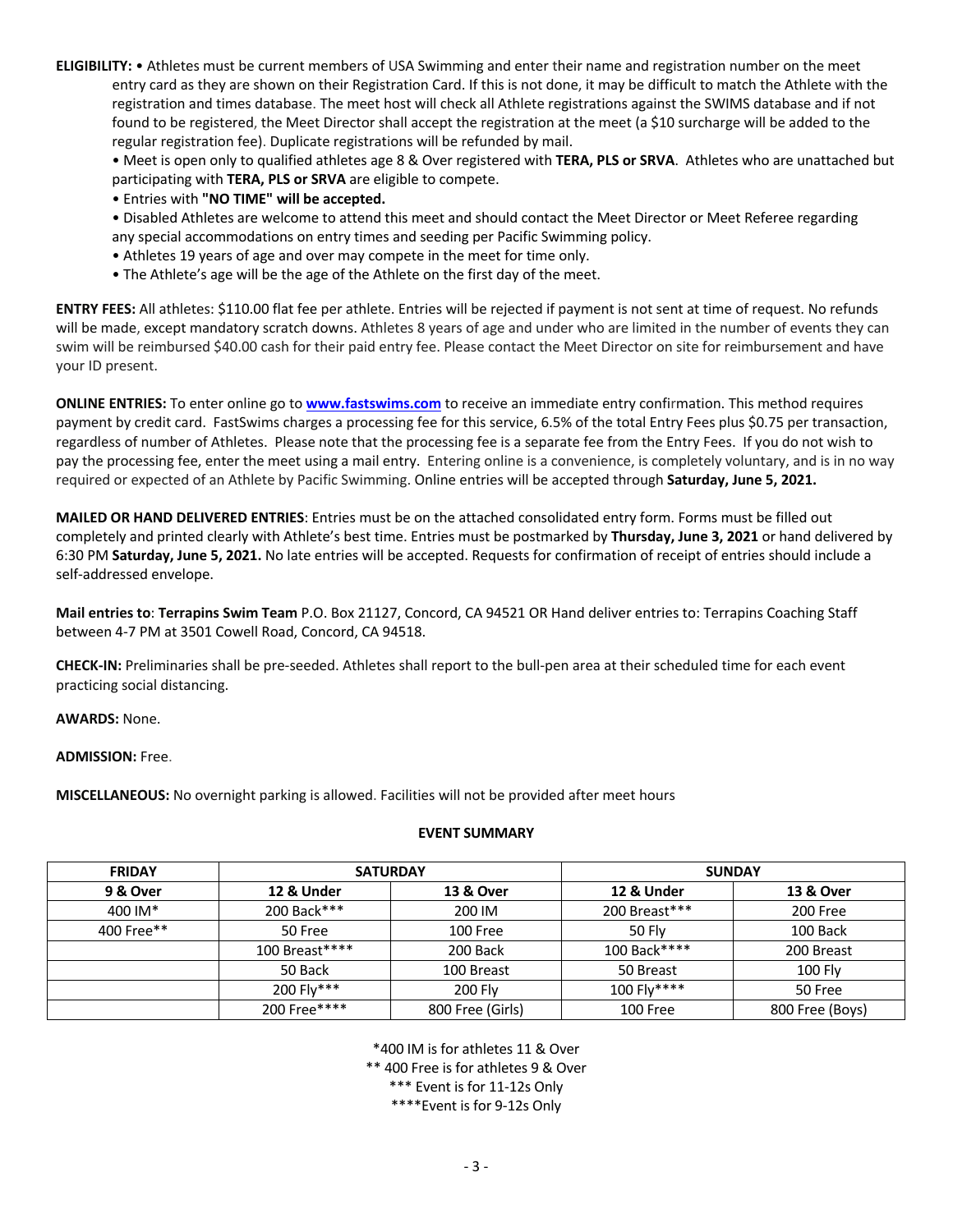#### **ORDER OF EVENTS**

| Friday, June 11<br><b>Session 1: 9 &amp; Over Distance Events</b> |                     |  |  |  |  |  |  |
|-------------------------------------------------------------------|---------------------|--|--|--|--|--|--|
| <b>GIRLS</b><br><b>EVENT#</b>                                     | <b>EVENTS (LCM)</b> |  |  |  |  |  |  |
|                                                                   | 11 & OV 400 IM      |  |  |  |  |  |  |
|                                                                   | 9 & OV 400 Free     |  |  |  |  |  |  |

| Saturday, June 12<br>Session 2: 12 & Under |                 |                              |  |  |  |  |  |
|--------------------------------------------|-----------------|------------------------------|--|--|--|--|--|
| <b>GIRLS</b><br><b>EVENT#</b>              | <b>EVENT</b>    | <b>BOYS</b><br><b>EVENT#</b> |  |  |  |  |  |
| 5                                          | 11-12 200 Back  | 6                            |  |  |  |  |  |
| 7                                          | 12 & UN 50 Free | 8                            |  |  |  |  |  |
| ٩                                          | 9-12 100 Breast | 10                           |  |  |  |  |  |
| 11                                         | 12 & UN 50 Back | 12                           |  |  |  |  |  |
| 13                                         | 11-12 200 Fly   | 14                           |  |  |  |  |  |
| 15                                         | 9-12 200 Free   | 16                           |  |  |  |  |  |

| Sunday, June 13<br>Session 4: 12 & Under |                   |                              |  |  |  |  |  |
|------------------------------------------|-------------------|------------------------------|--|--|--|--|--|
| <b>GIRLS</b><br><b>EVENT#</b>            | <b>EVENT</b>      | <b>BOYS</b><br><b>EVENT#</b> |  |  |  |  |  |
| 29                                       | 11-12 200 Breast  | 30                           |  |  |  |  |  |
| 31                                       | 12 & UN 50 Fly    | 32                           |  |  |  |  |  |
| 33                                       | 9-12 100 Back     | 34                           |  |  |  |  |  |
| 35                                       | 12 & UN 50 Breast | 36                           |  |  |  |  |  |
| 37                                       | 9-12 100 Fly      | 38                           |  |  |  |  |  |
| 39                                       | 12 & UN 100 Free  | 40                           |  |  |  |  |  |

| Saturday, June 12<br>Session 2: 12 & Under |                 |                              |                               | Saturday, June 12<br>Session 3: 13 & OVER |                              |  |
|--------------------------------------------|-----------------|------------------------------|-------------------------------|-------------------------------------------|------------------------------|--|
| <b>IRLS</b><br>ENT#                        | <b>EVENT</b>    | <b>BOYS</b><br><b>EVENT#</b> | <b>GIRLS</b><br><b>EVENT#</b> | <b>EVENT</b>                              | <b>BOYS</b><br><b>EVENT#</b> |  |
| 5                                          | 11-12 200 Back  | 6                            | 17                            | 200 IM                                    | 18                           |  |
| $\overline{7}$                             | 12 & UN 50 Free | 8                            | 19                            | 100 Free                                  | 20                           |  |
| 9                                          | 9-12 100 Breast | 10                           | 21                            | 200 Back                                  | 22                           |  |
| 11                                         | 12 & UN 50 Back | 12                           | 23                            | 100 Breast                                | 24                           |  |
| 13                                         | 11-12 200 Fly   | 14                           | 25                            | 200 Fly                                   | 26                           |  |
| 15                                         | 9-12 200 Free   | 16                           | 27                            | 800 Free (Girls)*                         | 28                           |  |

| Sunday, June 13<br>Session 4: 12 & Under |                   |                              |                               | Sunday, June 13<br>Session 5: 13 & OVER |                              |  |
|------------------------------------------|-------------------|------------------------------|-------------------------------|-----------------------------------------|------------------------------|--|
| IRLS<br>ENT#                             | <b>EVENT</b>      | <b>BOYS</b><br><b>EVENT#</b> | <b>GIRLS</b><br><b>EVENT#</b> | <b>EVENT</b>                            | <b>BOYS</b><br><b>EVENT#</b> |  |
| 29                                       | 11-12 200 Breast  | 30                           | 41                            | 200 Free                                | 42                           |  |
| 31                                       | 12 & UN 50 Fly    | 32                           | 43                            | 100 Back                                | 44                           |  |
| 33                                       | 9-12 100 Back     | 34                           | 45                            | 200 Breast                              | 46                           |  |
| 35                                       | 12 & UN 50 Breast | 36                           | 47                            | 100 Fly                                 | 48                           |  |
| 37                                       | 9-12 100 Fly      | 38                           | 49                            | 50 Free                                 | 50                           |  |
| 39                                       | 12 & UN 100 Free  | 40                           | 51                            | 800 Free (Boys)*                        | 52                           |  |

\*Athletes entering the 800 Free must provide their own lap counters. Timers will be provided. The 800 Free is limited to the top 36 entered athletes per gender.

Use the following URL to find the time standards: http://www.pacswim.org/swim-meet-times/standards